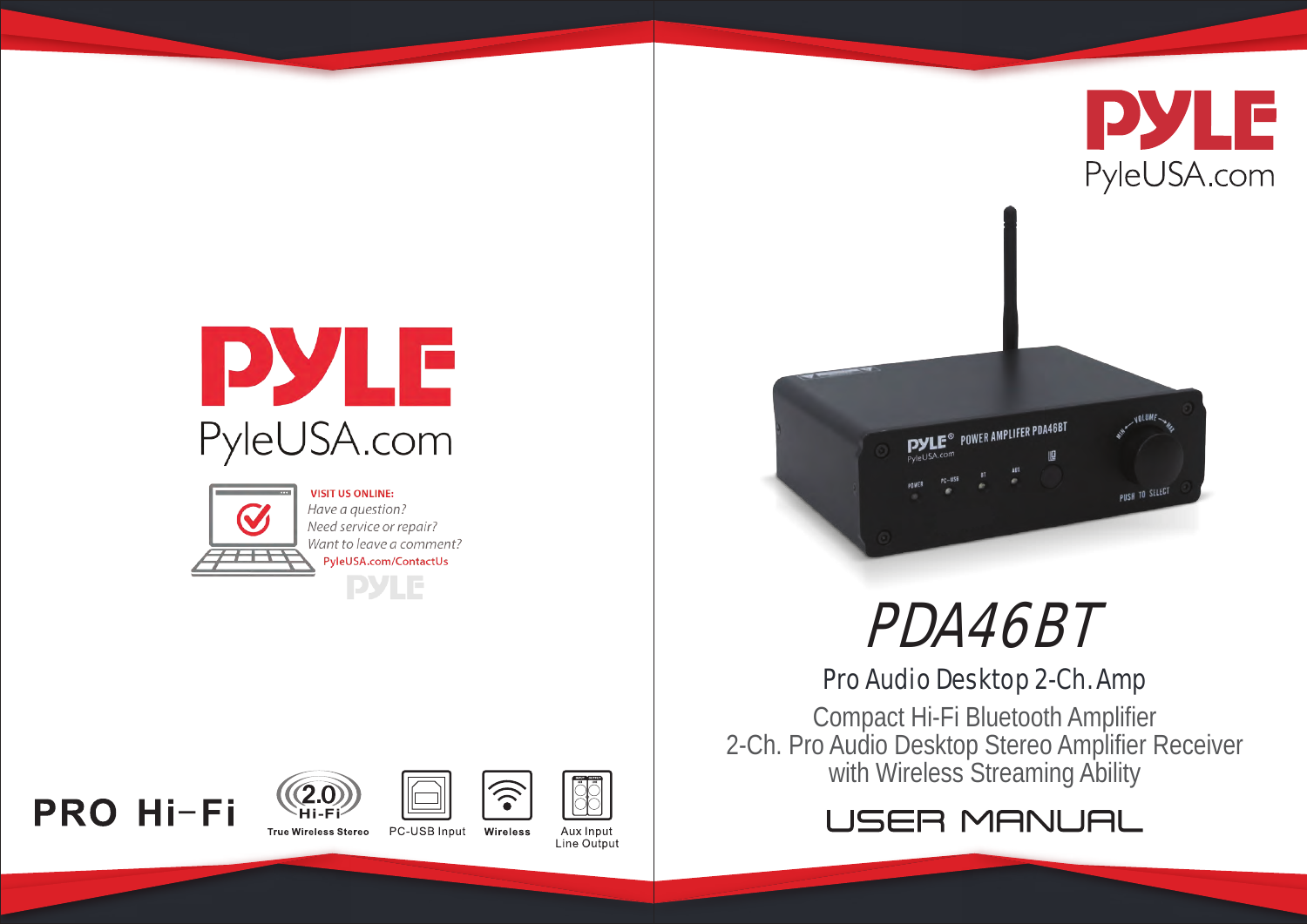## **SAFETY INFORMATION**

#### **SAFETY WARNINGS:**

- **TO REDUCE THE RISK OF ELECTRIC SHOCK,DO NOT REMOVE THE COVER (OR BACK)**
- **NO USER-SERVICEABLE PARTS ARE INSIDE. REFER SERVICING TO QUALIFIED SERVICE PERSONNEL.**

#### **CAUTION:**

- This symbol indicates "**Dangerous Voltage**" inside the product that presents a risk of electric shock or personal injury.
- This symbol indicates important instructions accompanying the product.

#### **WARNING:**

To reduce the risk of fire or electric shock, do not expose this appliance to rain or moisture.



### **CAUTION:**

#### **TO PREVENT ELECTRIC SHOCK, MATCH WIDE BLADE OF PLUG TO WIDE SLOT, FULLY INSERT.**

- This apparatus shall always be connected to an AC outlet with a protective grounding connection .
- To disconnect the apparatus from the mains, the plug must be pulled out from the mains socket, therefore the mains, plug shall be readily operable.

### **CAUTION:**

- Do not expose this apparatus to dripping or splashing. Do not put objects filled with liquids, such as vases on the apparatus.
- To turn this apparatus off completely, you must pull the power plug out of the wall socket. Consequently,the power plug must be easily and readily accessible at all times.

### **PRECAUTIONS:**

Ensure that the AC power supply in your house complies with the power requirements listed on the identification sticker located on the back of your product Install your product horizontally, on a suitable base (furniture), with enough space

around it for ventilation (3-4 inches, 7-10 em). Make sure the ventilation slots are not covered. Do not place the unit on amplifiers or other equipment which may become hot. This unit is designed for continuous use. To fully turn off the unit, disconnect the AC plug from the wall outlet. Unplug the unit if you intend to leave it unused for a long period of time. During thunderstorms, disconnect the AC plug from the wall outlet. Voltage peaks due to lightning could damage the unit.

Do not expose the unit to direct sunlight or other heat sources. This could lead to overheating and cause the unit to malfunction.

Protect the product from moisture (i.e. vases), and excess heat (e.g.a fireplace) or equipment creating strong magnetic or electric fields. Disconnect the power cable from the AC supply if the unit malfunctions. Your product is not intended for industrial use. This product is for personal use only

Condensation may occur if your product has been stored in cold temperatures. If transporting the unit during the winter, wait approximately 2 hours until the unit has reached room temperature before using.

The batteries used with this product contain chemicals that are harmful to the environment.

Do not dispose batteries in the general household trash.

### **IMPORTANT SAFETY INSTRUCTIONS:**

*2 3*

#### **This product was designed and manufactured to meet strict quality and safety standards.**

There are, however, some installation and operation precautions which you should be particularly aware of.

- 1. **Read Instructions.** All the safety and operating instructions should be read before the system is operated.
- 2. **Retain Instructions.** The safety and operating instructions should be retained for future reference.
- 3. **Heed Warnings.** All warnings on the appliances and in the operating instructions should be adhered to .
- 4. **Follow Instructions.** All operating and use instructions should be followed
- 5. **Cleaning.** Unplug the appliance from wall outlet before cleaning. Do not use liquid cleaners or aerosol cleaners. Usea damp cloth for cleaning.
- 6. **Attachments.** Do not use attachments not recommended by the product manufacturer as they may cause hazards.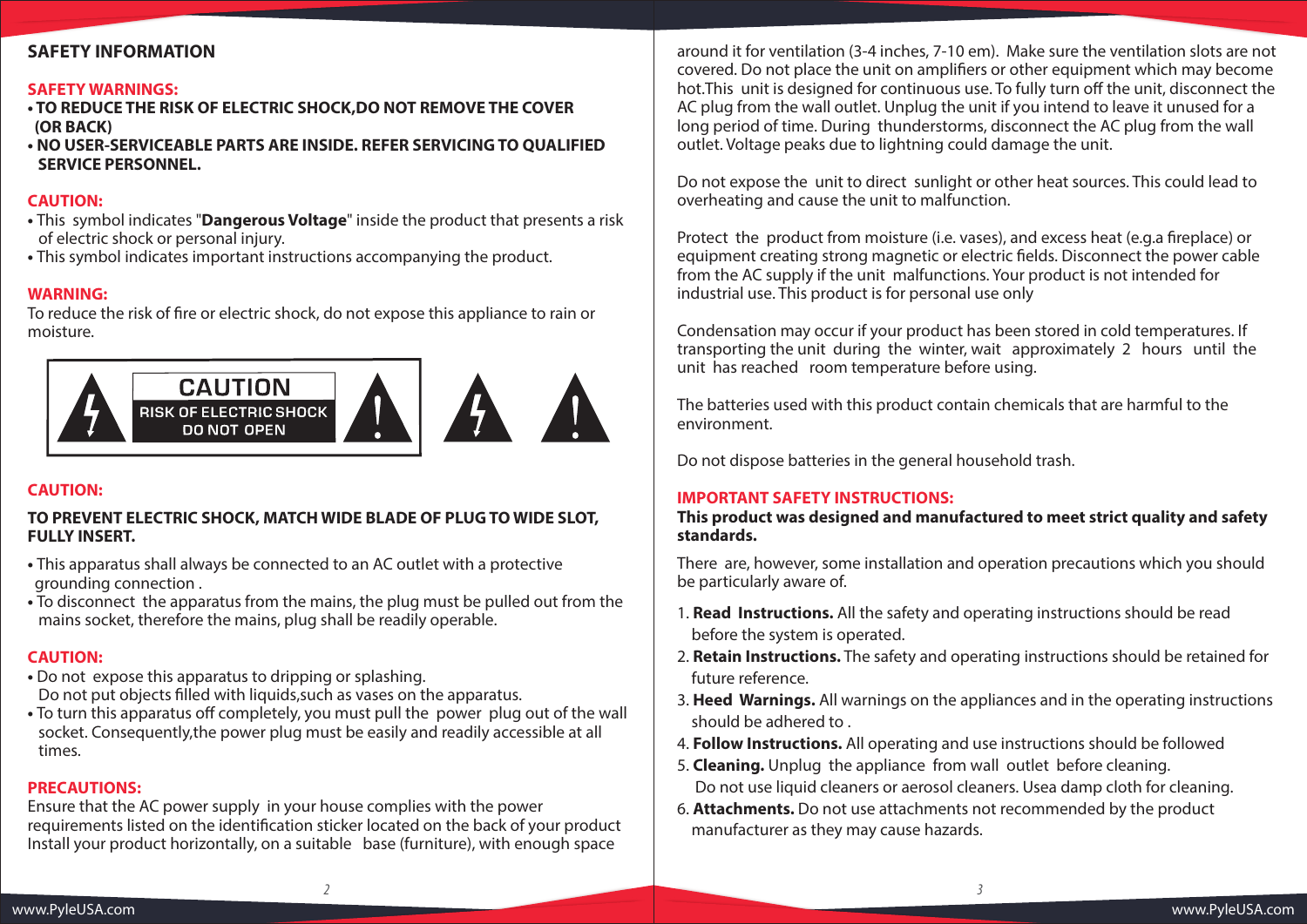- 7. **Water and Moisture.** Do not use these appliances near water for example, near a bath tub, washbowl, kitchen sink, or laundry tub, in a wet basement, or near a swimming pool, and the like.
- 8. **Accessories.** Do not place these appliances on an unstable cart, stand, tripod, bracket, or table. The audio/video products may fall, causing serious injury to a child or adult and serious damage to the products. Use only with a carl, sland, tripod, bracket, or table recommended by the manufacturer, or sold with the appliances. Any mounting of the appliances should follow the manufacturer's instructions, and should use mounting accessories recommended by the manufacturer.
- 9. **Ventilation.** Slots and openings in the cabinet are provided for ventilation and to ensure reliable operation of the appliances and to protect them from overheating, and these openings must not be blocked or covered. The openings should never be blocked by placing the products on a bed, sofa, rug, or other similar surface. This product should never be placed neer or over a radialnr or heat register. This product should not be placed In a built-In installation such as a bookcase or rack unless proper ventilation is provided or the manufacturer's instructions have been adhered in.
- 10. **Power Sources.** This product should be operated only from the type of power source indicated on the marking labels. If you are not sure of the type of power supply to your home, consult your appliance dealer or local power company.
- 11. **Grounding or Polarization.** This product is equipped with polarized alternating current line plugs (plugs having one blade wider than the other). This plug will fit into the power outlet only one way. This is a safely feature. If you are unable In insert the plug fully into the outlet, try reversing the plug. lf the plug should still fail to fit, contact your electrician to replace your obsolete outlet. Do not defeat the safety purpose of the polarized plug.
- 12. **Power Cord Protection.** Power supply cord should be routed so that it is not likely In be walked on or pinched by items placed upon or against it, paying particular attention to cords at plugs, convenience receptacles, and the point where they exit from the appliances.
- 13. **Lightning.** For added protection for this audio/video product during a lightning storm, or when it is left un-attended and unused for long periods of time, unplug it from the wall outlet and disconnect the antenna or cable system. This will prevent damage to the product due to lightning and power line surges.
- 14. **Power Lines.** An outside antenna system should not be located in the vicinity of overhead power lines or other electric light or power circuits, or where it can fall into such power lines or drcuits.When installing an outside antenna system, extreme care should be taken In keep from touching such power lines or circuits as conlact with them might be fatal.
- 15. **Overloading.** Do not overload wall outlets and extension cords as this can result in a risk of fire or electric shock.
- 16. **Object and Liquid Entry.** Never push objects of any kind into this product through openings, as they may touch dangerous voltage points or short out parts that could result in a fire or electric shock. Never spill liquid of any kind on this audio/Video product.
- 17. **Servicing.** Do not attempt to service this product yourself, as opening or removing covers may expose you to dangerous voltage or other hazards. Refer all servicing to qualified service personnel.
- 18. **Damage Requiring Service.** *Unplug this product from wall outlets and refer servicing to qualified service personnel under the following conditions:*
- a. When the power supply cord or plug is damaged.
- b. If liquid has been spilled, or objects have fallen into the product.
- c. If the product has been exposed to rain or water.
- d. If the product does not operate normally by following the operating instructions. Adjust only those controls that are covered by the operating instructions, as an improper adjustment of other controls may result in damage and will often require extensive work by a qualified technician to restore the product to its normal operation.
- e. If the product has been dropped or the cabinet has been damaged.
- f. When the product exhibits a distinct change in performance this indicates a need for service.
- 19. **Replacement Parts.** When replacement parts are required, be sure the service technician has used replacement parts specified by the manufacturer or that the parts have the same characteristics as the original part. Unauthorized substitutions may result in fire, electric shock or other hazards.

# **CAUTION:**

Danger of **EXPLOSION** if batteries are inconrectly replaced. Replace only with the same or equivalent type (2 x "AAA" batteries)

# **WARNING:**

*4 5*

Do not expose batteries or battery pack to excessive heat such as sunshine, fire or similar.

- 20. **Safety Check.** Upon completion of any service or repeirs to this product, ask the service technician to perform safely checks to determine that the products are in proper operating condition.
- 21. This product is not intended for outdoor use.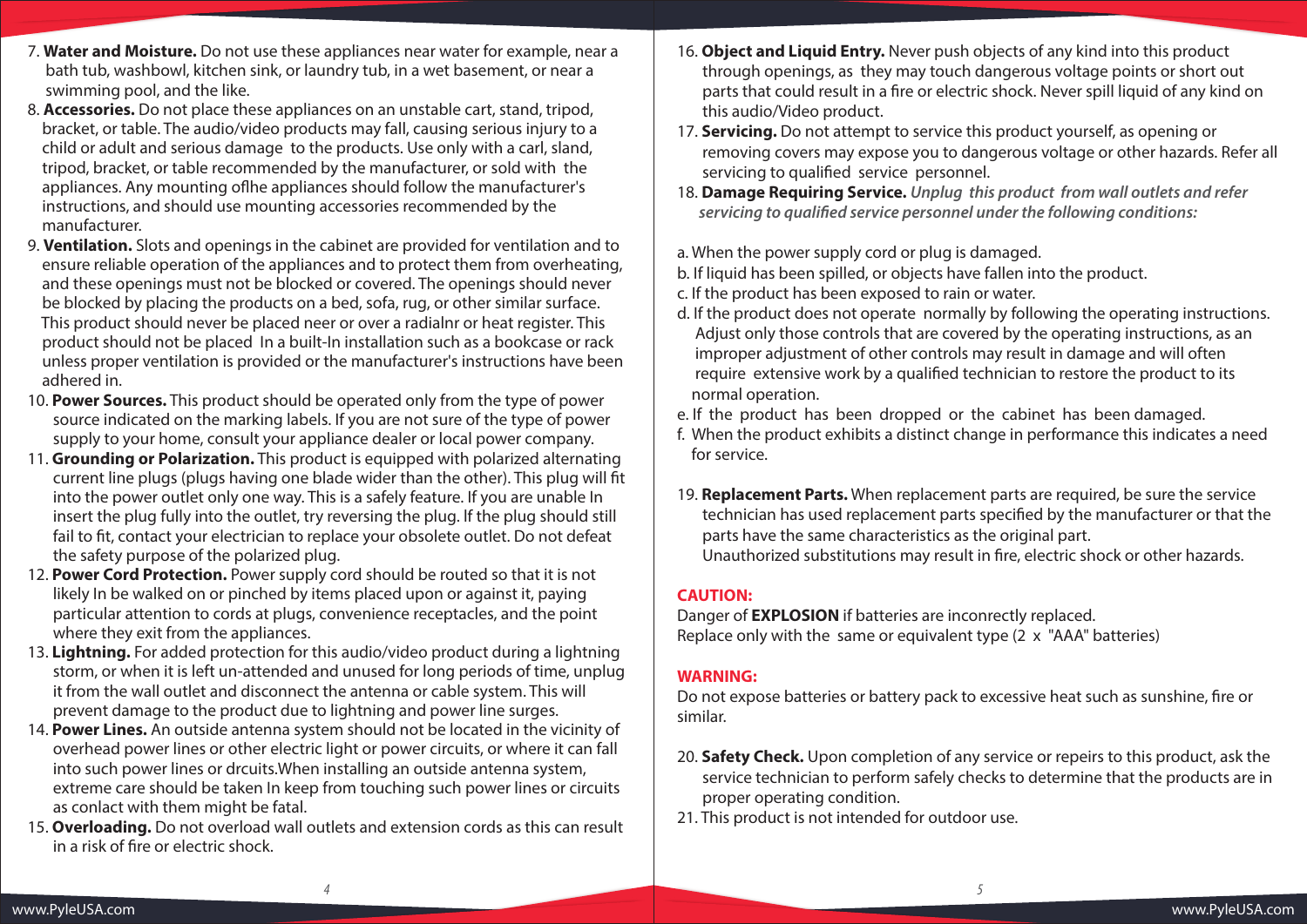#### **THE FRONT PANEL DESCRIPTION OF FUNCTION**



- **1. POWER LED**
- **2. PC-USB LED**
- **3. BLUETOOTH LED**
- **4. AUX LED**
- **5. REMOTE WINDOW**
- **6. STANDBY/INPUTS/MAIN VOLUME CONTROL**

 In the stand By status, Short press for working In working status, Short press for inputs In working status, Left or right adjustment for volume control In working status, Press 2-3 seconds for stand by

### **THE FRONT PANEL DESCRIPTION OF FUNCTION**



#### **BACK PANEL DESCRIPTION OF FUNCTION**

- **1. External antenna for bluetooth**
- **2. PC-USB input**
- **3. Aux input**
- **4. Line output**
- **5. Right channel output**
- **6. Left channel output**
- **7. Power input**
- **8. Power switch**

*6 7*

# **REMOTE CONTROL**

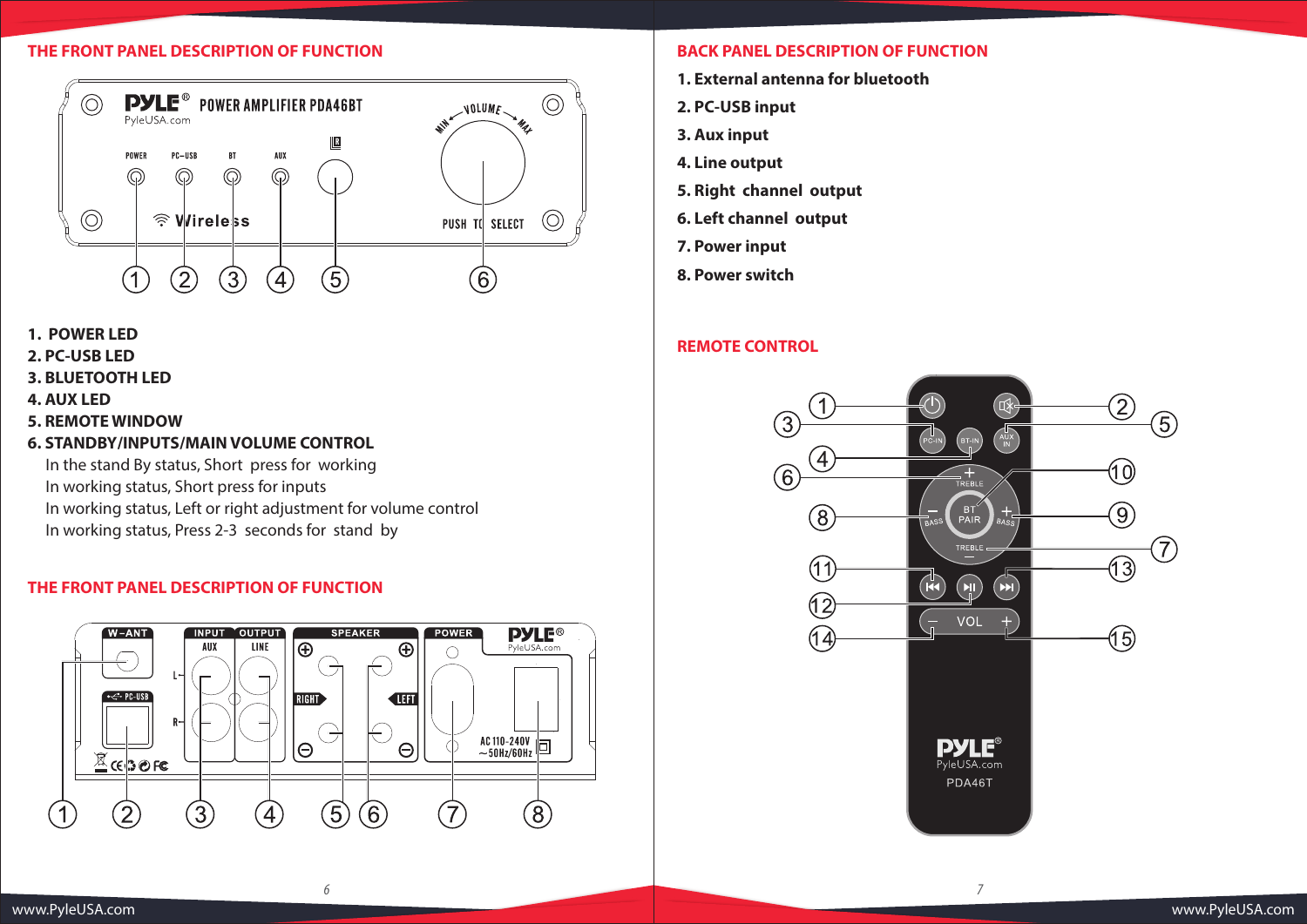#### **REMOTE CONTROL**

- 1. **POWER:** Stand by/Power
- 2. **MUTE:** In working status, short press to mute or unmute. In working status, Press 2-3 seconds for reset.
- 3. **PC-USB IN:** PC-USB control
- Works only using both PC and amplifier for connecting.
- 4. **BT IN:** Bluetooth mode control. Press to activate bluetooth
- 5. **AUX IN:** AUX mode control. Press to activate AUX mode.
- 6. **TREBLE + :** Up for treble control. Adjust the increase of treble.
- 7. **TREBLE :** Down for treble control. Adjust the decrease of treble.
- 8. **BASS + :** Up for bass control. Adjust the increase of bass.
- 9. **BASS :** Down for bass control. Adjust the decrease of bass.
- 10. **BT PAIR:** Bluetooth pairing

 Press and hold for 5 seconds to disconnect the working pairs, then you can connect to another bluetooth device.

### 11. **H4: Previous Control**

 Press to select previous song Works only for bluetooth or PC-USB mode

## 12 **bbl**: Next Control

Press to select next song

Works only for bluetooth or PC-USB mode

13. **II : Play/Pause Control.** Play or pause only for bluetooth or USB mode. Will not work on mute.

It works only for bluetooth or PC-USB mode

Press and hold to activate TWS Connect

# 14. **VOL + :** Main Volume Up

Adjust the increase of volume.

 Short press for step volume adjustment, long press for fast volume adjustment.

15. **VOL - :** Main Volume Down

Adjust the decrease of volume.

 Short press for step volume adjustment, long press for fast volume adjustment.

# **PC-USB CONNECT**



### **AUX CONNECT**



# **SPEAKER CONNECT**

*8 9*